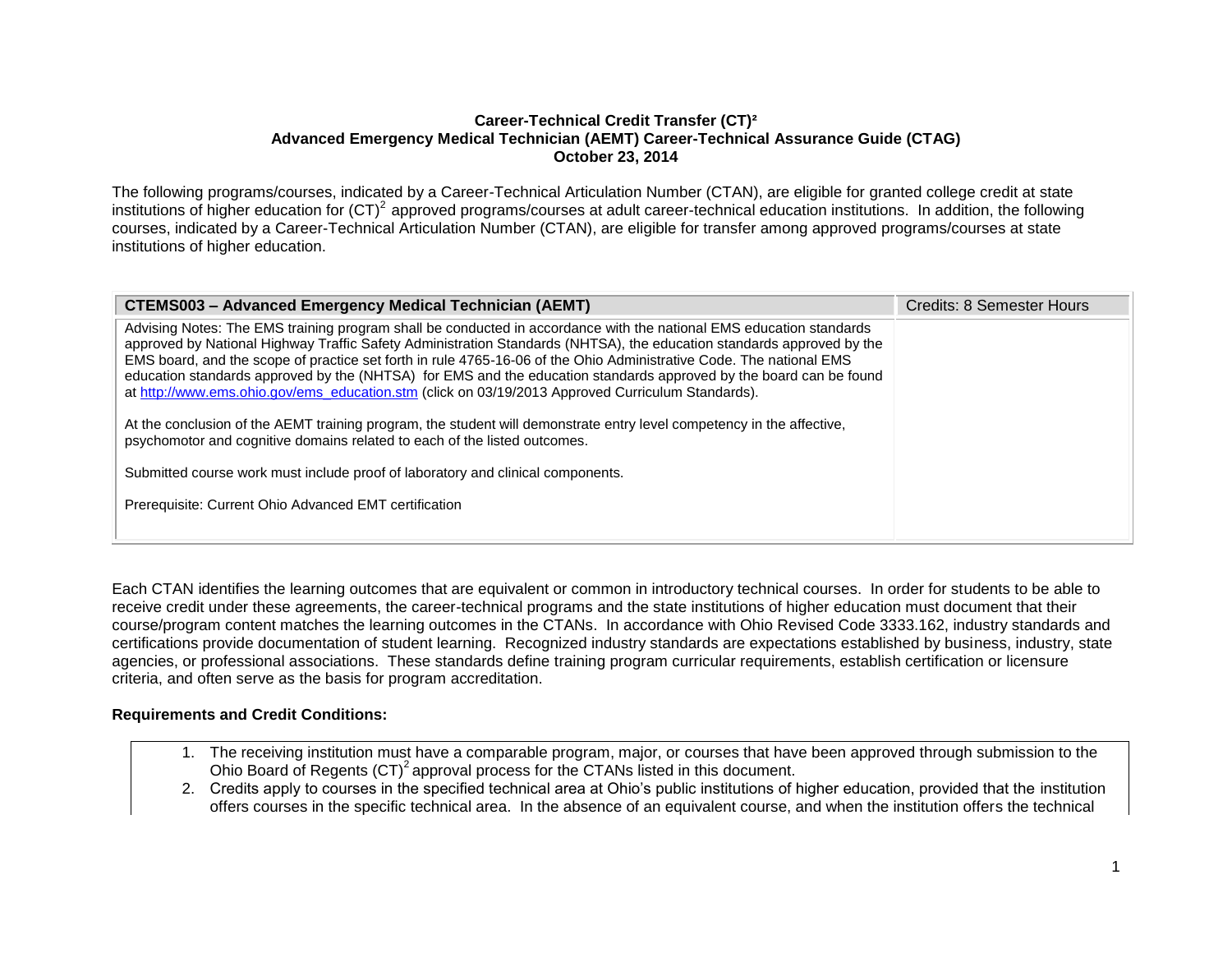program, the receiving institution will guarantee to grant and apply an equivalent credit value of the Career-Technical Articulation Number (CTAN) toward the technical requirements of the specific degree/certificate program.

- 3. The applicant must provide proof to the receiving institution that she/he completed a course or program that has been approved through the  $(CT)^2$  approval process and that she/he holds the appropriate credential or has passed the end-of-program assessment.
- 4. A career-technical student seeking credit under the terms of this CTAG must apply and be accepted to the college within the currency of the industry certificate or license.
- 5. A career-technical student who meets all eligibility criteria will receive the credit hour value for the comparable course(s) as offered at the receiving state institution of higher education.
- 6. The admission requirements of individual institutions and/or programs are unaffected by the implementation of (CT)² outcomes.
- 7. The transfer of credit through this CTAG will not exempt a student from the residency requirements at the receiving institution.

# **CTEMS003 – Advanced Emergency Medical Technician (AEMT)**

**General Course Description:** Advanced Emergency Medical Technician specialized subject matter, laboratory, clinical and field experiences designed to prepare AEMT's to provide advanced life support in the pre-hospital phase of an emergency. Instruction includes patient assessment, trauma-triage, airway management, intravenous, intramuscular, and subcutaneous administration of medications, intravenous therapy, ECG monitoring and defibrillation, advanced study of the pathophysiology of illness and injuries, delivery and newborn care. The personnel trained may be members of fire departments, police departments, or other agencies that are involved in the emergency treatment and rescue of people.

**Credits:** 8 Semester Hours

## **Learning Outcomes:**

Outcomes marked with an asterisk are essential and must be taught.

Note: In an effort to limit the size of the CTAG, listed outcomes summarize the specific behavioral objectives of the AEMT training course. For greater detail the reader is referred to [http://www.ems.ohio.gov/ems\\_education.stm](http://www.ems.ohio.gov/ems_education.stm) (click on 03/19/2013 Approved Curriculum Standards). AEMT students will need to know all material within the AEMT curriculum as well as that of the EMT and emergency medical responder.

(1) Preparatory:\* (2) Anatomy and physiology:\* (3) Medical terminology:\* (4)Pathophysiology:\* (5) Life span development; (6) Public health:\* (7) Pharmacology:\* (a) Sublingual nitroglycerin;\* (b) Dextrose in water;\*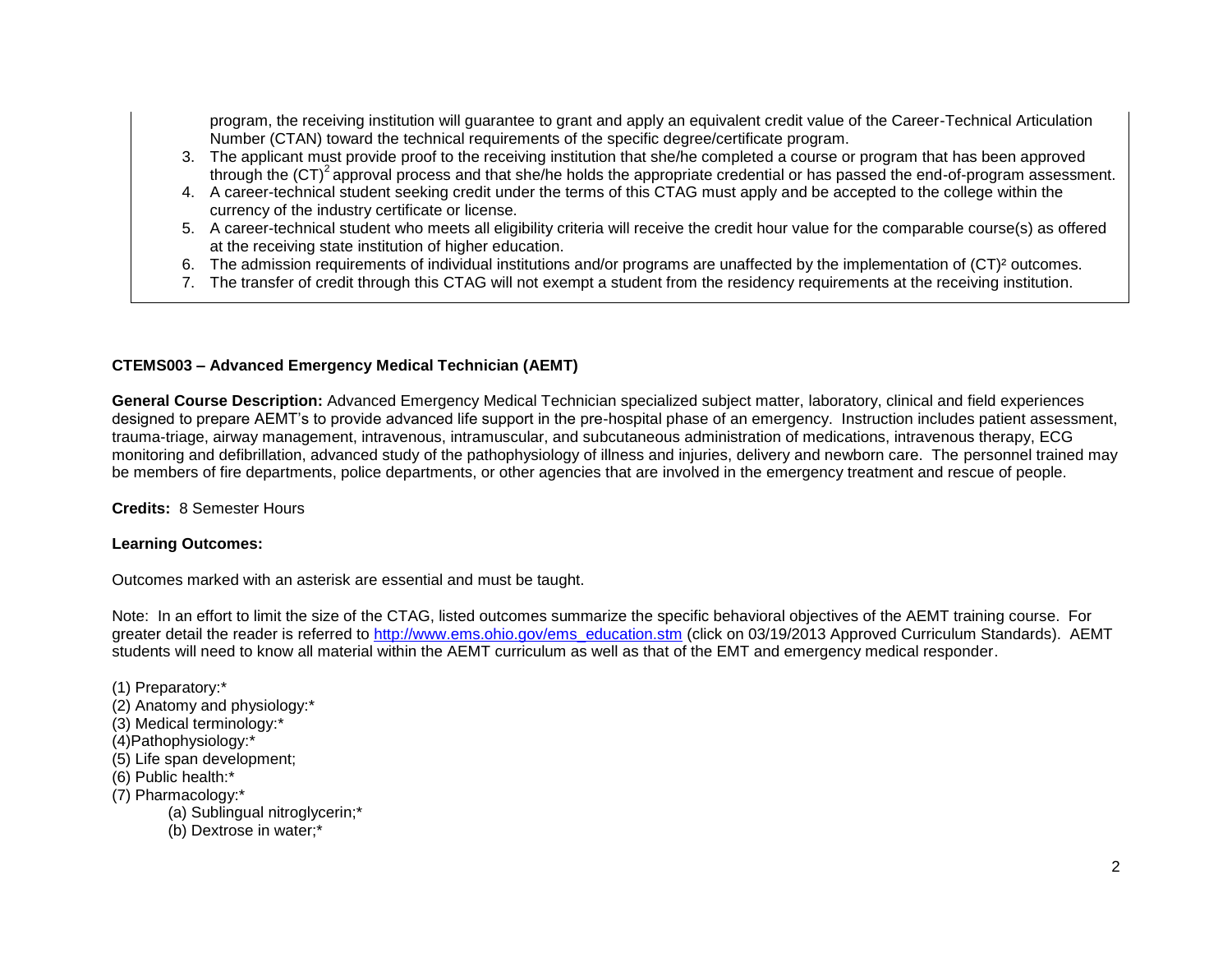(c) Epinephrine at the concentration of one to one thousand;\*

(d) Diphenhydramine;\*

- (e) Benziodiazepines;\*
- (f) Bronchodilators;\*
- (g) Naloxone;\*
- (h) Glucagon;\*
- (i) Nitrous oxide;\*
- (j) Nalbuphine;\*
- (k) Narcotics or other analgesics for pain relief;\*
- (l) Lidocaine, for pain relief after intraosseous infusion;\*
- (m) Any additional drug approved by the board.\*
- (8) Airway management, respiration, and artificial ventilation, to include:\*
	- (a) Orotracheal intubation with apneic patients to include insertion of endotracheal, extraglottic and dual lumen airway devices;\*
	- (b) Laryngoscopy for the removal of airway obstruction;\*
	- (c) Tracheostomy tube replacement and suctioning;\*
	- (d) Continuous positive airway pressure device administration and management;\*
	- (e) End tidal carbon dioxide monitoring and detection.\*

(9) Assessment:\*

- (10) Medicine, to include the following:\*
	- (a) Manual defibrillation;\*
	- (b) Cardiac monitor strip interpretation;\*
	- (c) Intraosseous insertion;\*
	- (d) Chest compression assist devices.\*
- (11) Shock and resuscitation:\*
- (12) Trauma, to include:\*
	- (a) Trauma triage determination;\*
	- (b) Needle decompression of the chest.\*
- (13) Special patient populations:\*
- (14) EMS operations:\*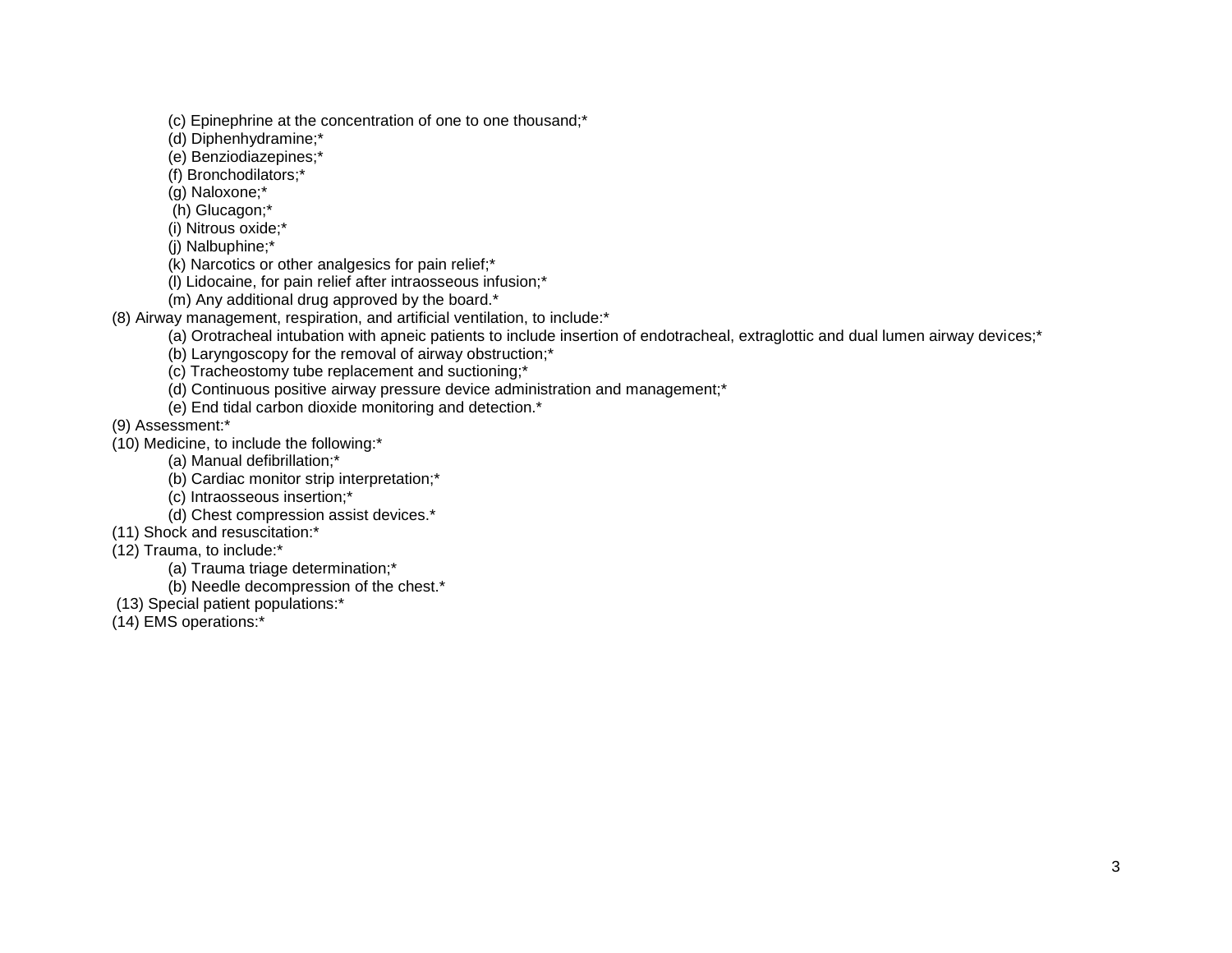## **Advanced Emergency Medical Technician Panel Participants**

#### **April 2014**

- Helen Newland **Hocking College**<br>
Lisa Nickles<br>
Hodes State Co
- Chuck Sowerbrower Sinclair Community College<br>
Dan Beil Community College<br>
Cuyahoga Community College Dan Beil<br>
Janice Evans<br>
University of Cincinnati University of Cincinnati Lisa Nickles **Rhodes** State College Bryan Spangler **Central Ohio Technical College**

*Revisions and Updates Provided by Chuck Sowerbrower, Sinclair Community College, 2014*